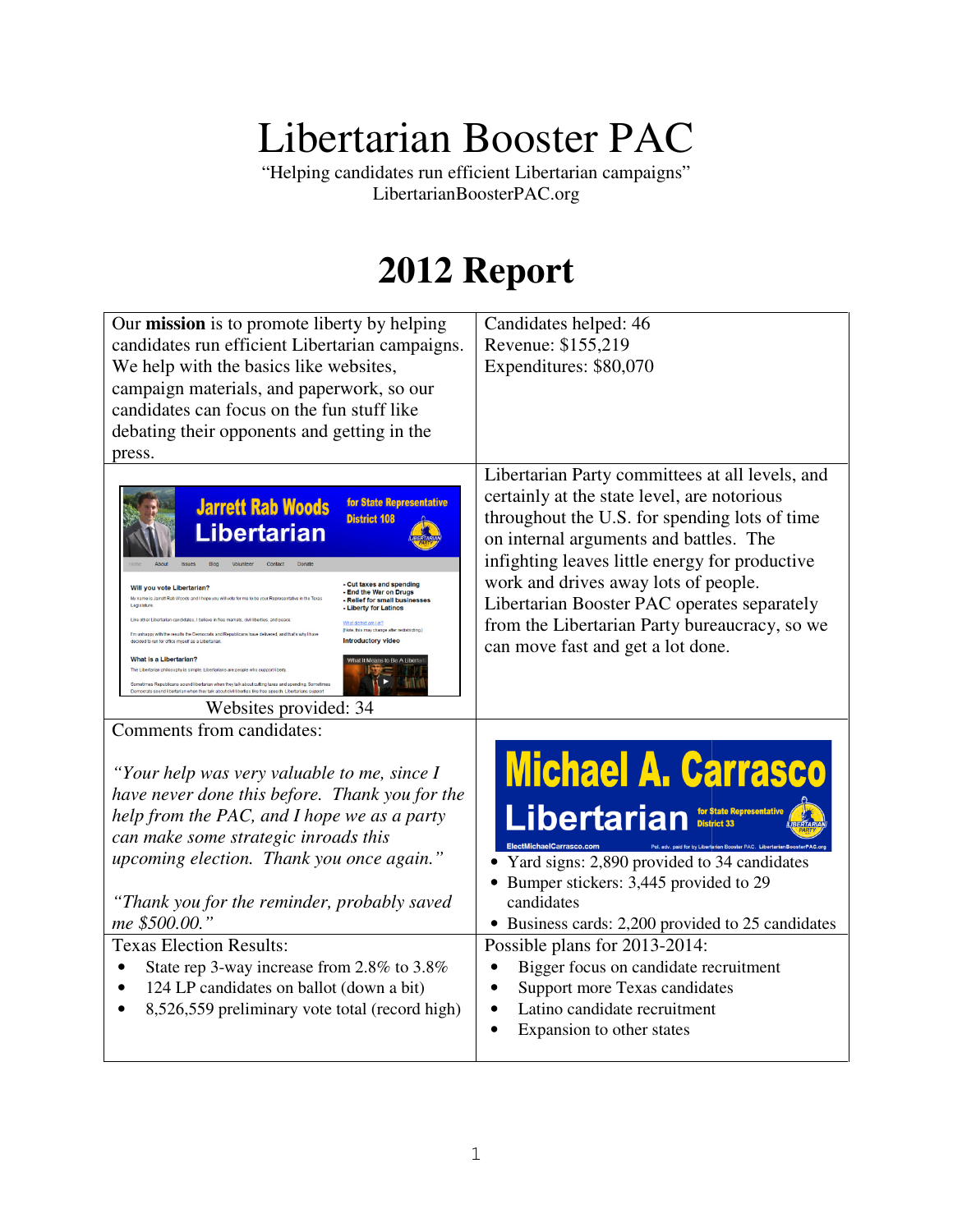# Libertarian Booster PAC

"Helping candidates run efficient Libertarian campaigns" LibertarianBoosterPAC.org

December 6, 2012

Dear Texas Libertarian,

Thank you for helping Libertarian Booster PAC as we worked to promote Libertarian candidates in Texas this year.

The Libertarian Party of Texas reported record vote totals and vote percentages in some categories, and general growth in election percentages against Republicans and Democrats.

Our PAC supported many Texas Libertarian candidates with websites, campaign materials and procedural advice, and we think that helped overall results.

We want to give you a detailed report of what we did, the results, and our hope for the future, which may include expansion to other states!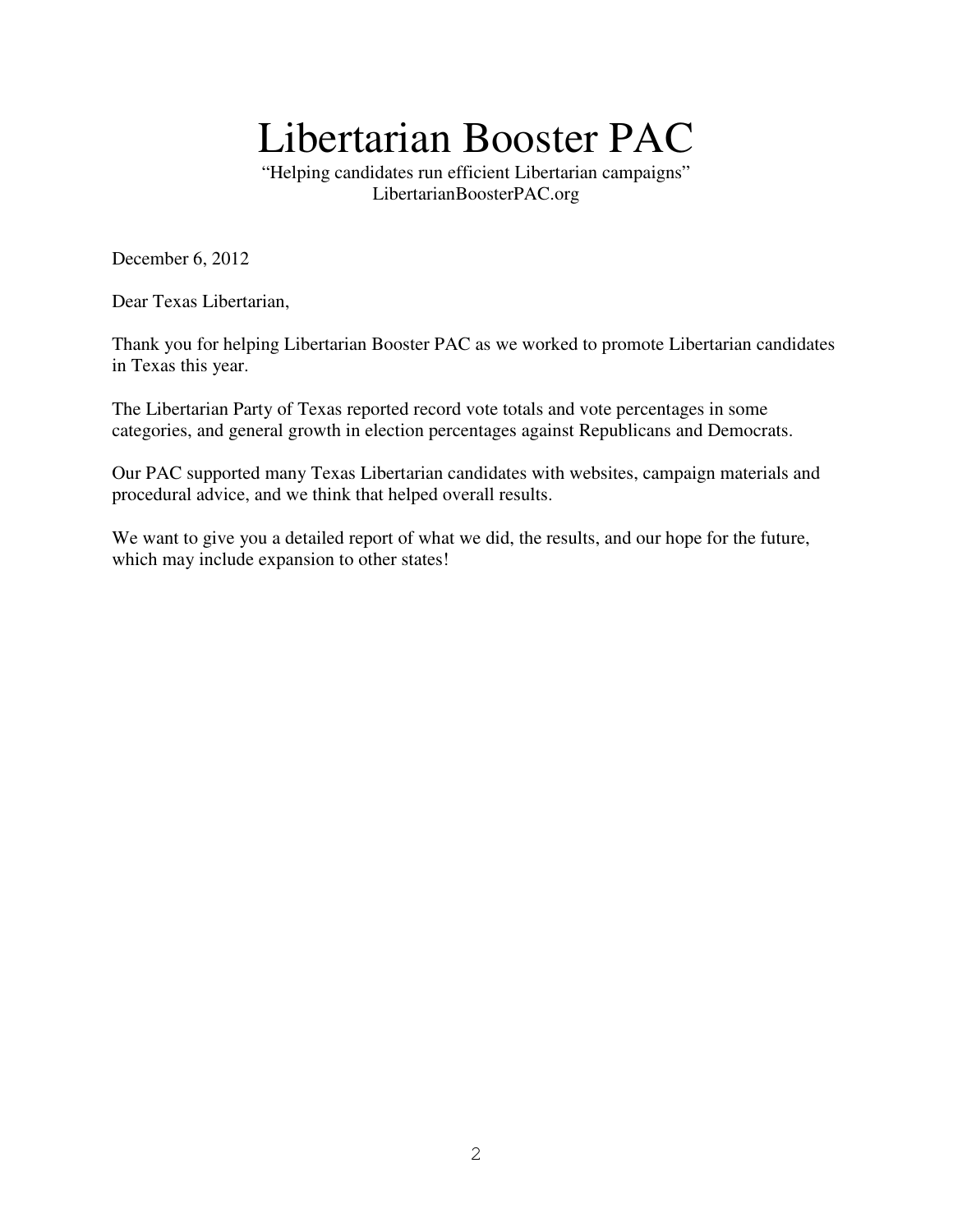# **Libertarian Booster PAC Background**

Our mission is to promote liberty by helping candidates run efficient Libertarian campaigns. We help with the basics like websites, campaign materials, and paperwork, so our candidates can focus on the fun stuff like debating their opponents and getting in the press.

Libertarian Booster PAC uses economies of scale to provide tools to our candidates so each candidate doesn't have to reinvent the wheel by learning how to make websites and other things that go with campaigning.

Libertarian Booster PAC is controlled and funded separately from the Libertarian Party of Texas. Our goal is to give a *boost* to the Libertarian Party of Texas, its county affiliates, and its candidates.

Libertarian Party committees at all levels, and certainly at the state level, are notorious throughout the U.S. for spending lots of time on internal arguments and battles. The infighting leaves little energy for productive work and drives away lots of people. **Libertarian Booster PAC operates separately from the Libertarian Party bureaucracy, so we can move fast and get a lot done.** 

The PAC was founded by Wes Benedict and Arthur DiBianca, and funded with an initial \$150,000 contribution from a Libertarian donor.

Wes Benedict and Arthur DiBianca have more professional Libertarian management experience than almost anyone else in the nation, and have run for office themselves multiple times.

Wes Benedict served as Executive Director of the Libertarian Party of Texas from 2004 to 2008. He then served as Executive Director of the national Libertarian Party in Washington, DC from 2009 through 2011.

Arthur DiBianca worked for the Libertarian Party of Texas from 2005 to 2010, and for the national Libertarian Party as well from 2009 to 2011.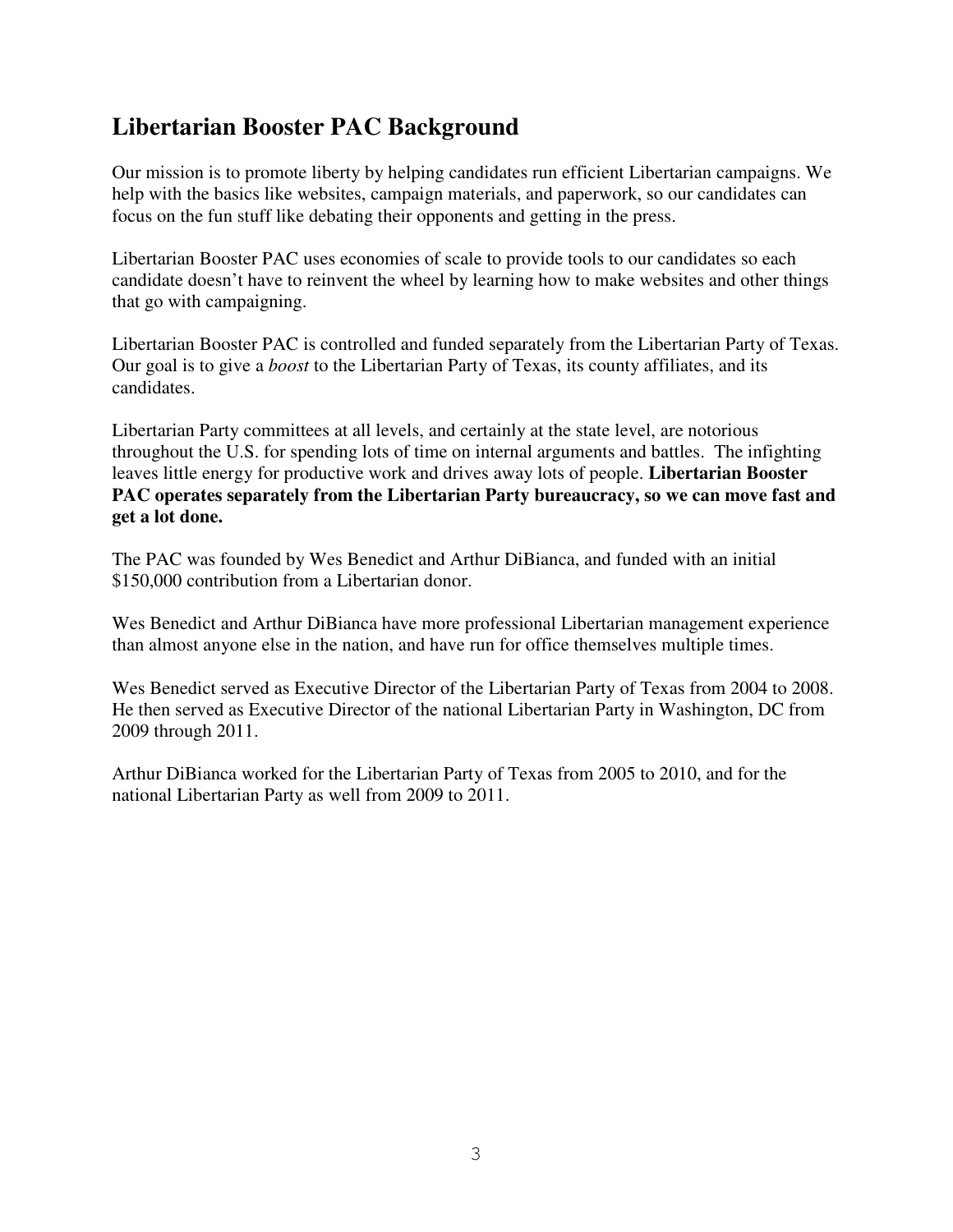# **Candidate Recruitment**

Our original plan did not include candidate recruitment. We intended to focus on campaign websites and materials for legislative candidates. However, due to the relatively low number of candidates filing in Texas (lower than 2002, 2006, 2008 and 2010), we decided to help recruit more candidates.

Normally, the candidate filing period in Texas ends very early, on January 2. However, because of redistricting litigation, a court order extended the filing period until March 11. Since we had more time to recruit, and we felt the overall Texas candidate recruitment situation needed help, we decided to put effort into recruiting candidates.

Libertarian Booster PAC focused on recruiting candidates for State Representative. We did not have access to the Texas LP contact list, but we were able to compile information from other sources. We attempted to contact about 200 Libertarians, mostly former candidates. Ultimately we were able to recruit 17 Libertarian candidates. 14 of those filed candidate applications for State Representative (three filed for other offices). Of those 14, twelve made it to the November ballot. So, **Libertarian Booster PAC was responsible for recruiting 32% (12 out of 38) of the Texas Libertarian State Representative candidates on the November 2012 ballot.**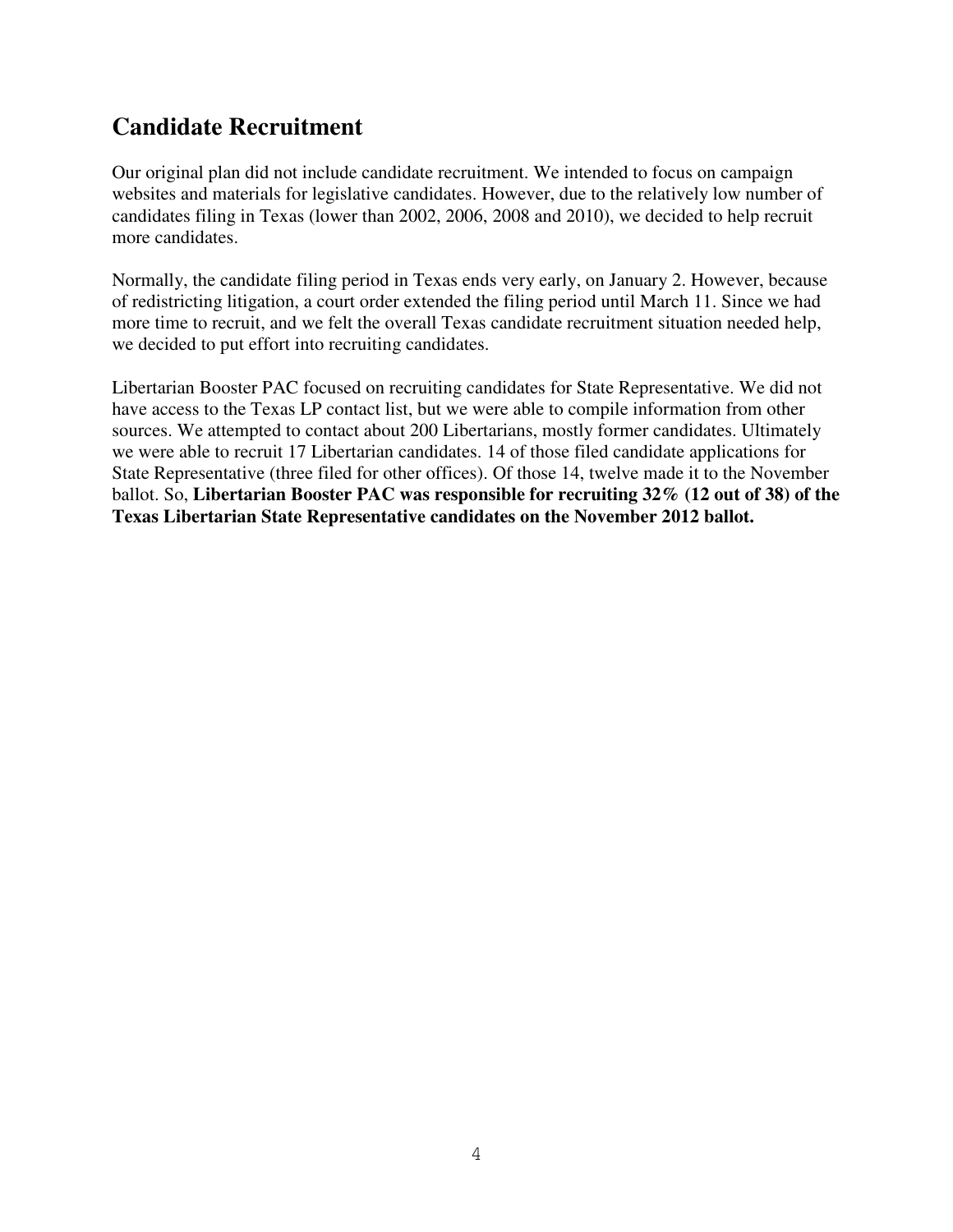### **Websites**

It can be especially time-consuming to think through all of the content for a website, and then to It can be especially time-consuming to think through all of the content for a website, and then to build one that looks nice. However, once you've made one, it's easy to make a lot more that are build one that looks nice. However, once you've made one, it's easy to make a lot more that are similar. It could have taken each candidate 20 to 80 hours (or more) to develop a website on their own, but we were able to complete websites in an average of about three hours. We also think the websites we made were higher quality than the average candidate would have made himself.

We designed a template with the basic features found on most campaign websites.

Important components:

We designed a template with the basic features found on most campaign websites.<br>
Important components:<br>
About page – Includes bio and high-resolution head-shot photo for press to use. About page – Includes bio and high-resolution head-shot photo for press to use.<br>Issues page – Includes specific proposed legislation.<br>Blog – Where candidate can post campaign news and opinions.<br>Volunteer form – Generates a

Issues page – Includes specific proposed legislation.

Blog – Where candidate can post campaign news and opinions.

Volunteer form – Generates an email to the campaign. pe – Includes specific proposed legislation.<br>here candidate can post campaign news and c<br>· form – Generates an email to the campaign.

Donate page – Instructions for mailing contributions and space for online donation<br>button.<br>Downloadable handout – A one-sheet brochure that the candidate or others can prin

button.

Downloadable handout  $-A$  one-sheet brochure that the candidate or others can print.

The candidates simply had to email us some basic information and we built the websites for them. After building each website, we provided the candidate with the ability to log in to the web content manager, Weebly, and change the content however they wanted to. Most candidates made minor changes to the websites.



Typical c candidate website home page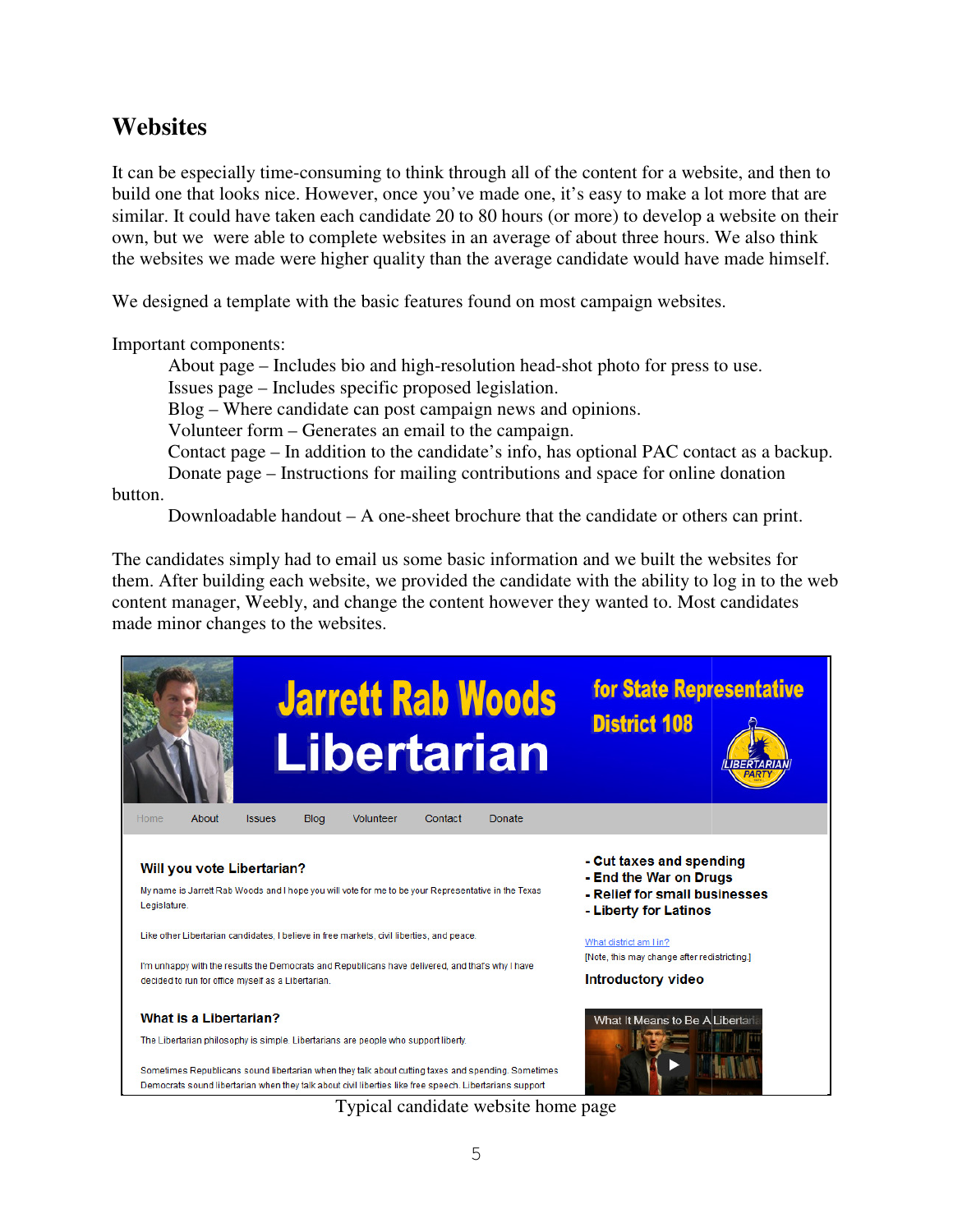We contacted every candidate for state legislature (State Representative and State Senator) by email and phone and offered to make the websites for them. By focusing on candidates for state legislature, we were able to provide the same issues page for each candidate, which also helped push a uniform message around the state. Many of the candidates adjusted their issues page.

Lots of candidates get invited to events throughout the campaign season, but find they don't have any materials to hand out. We provided a downloadable one-sheet handout for the candidates and posted it on their home page. That way the candidate or any supporter would easily have a decent brochure they could print at home and bring to events.

There were 50 Libertarians on the November ballot for state legislature. We made websites for 29 of them, and 8 others had their own websites. **So in 2012, 74% (37 out of 50) of the candidates had websites. In 2008, we think only 16% (15 out of 96) of Libertarian candidates for Texas state legislature had websites.**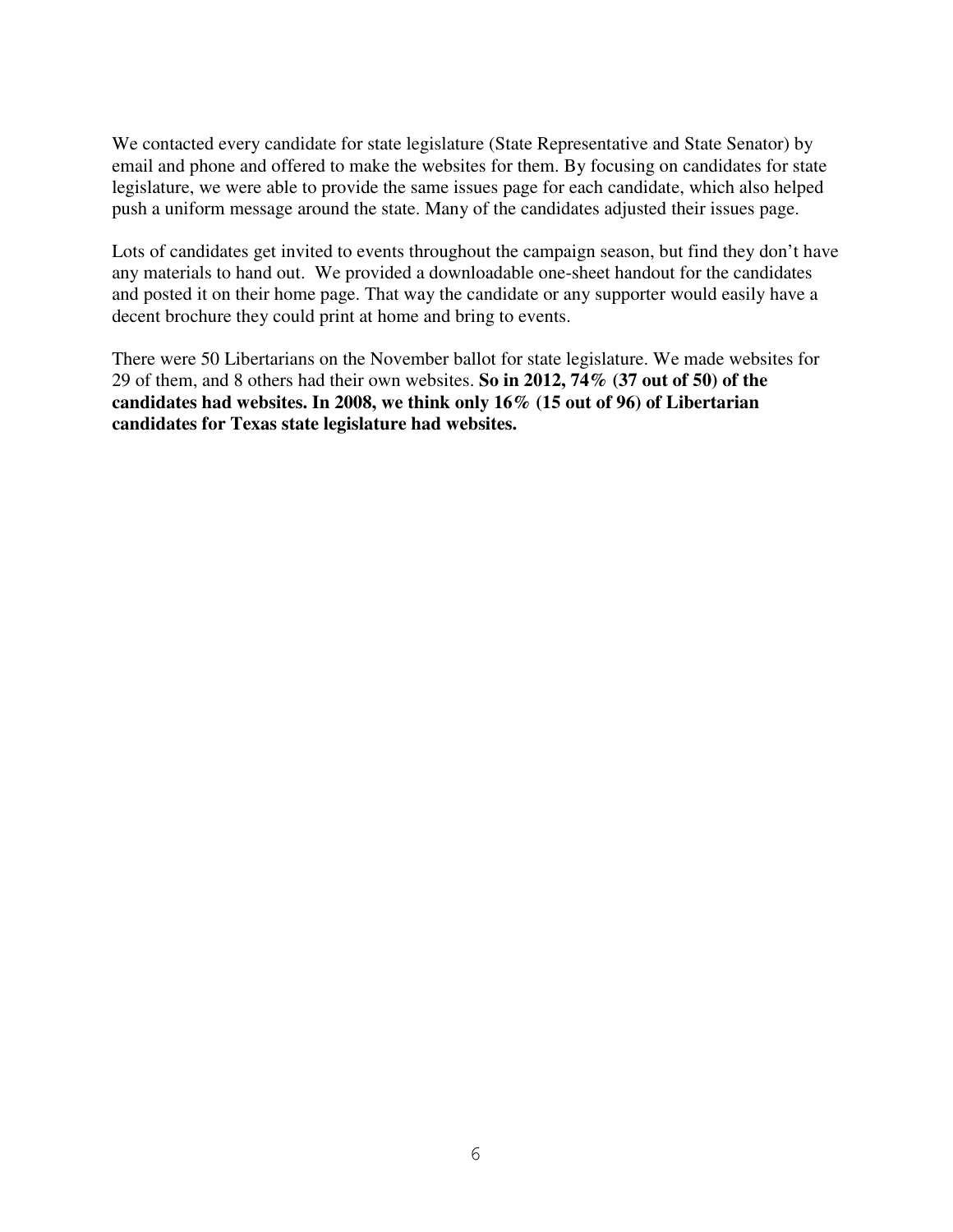# **Campaign Issues**

We developed a four-point set of campaign issues that we recommended to candidates for their websites and handouts. We used them as the "default issues," and candidates were able to change them. Some candidates made small changes, some made large changes, and many used the issues exactly as we recommended.

This is what the "issues page" we provided looked like:

#### **Cut Taxes and Spending**

Taxes are too high. That's because government spending is too high. I want to reduce both.

Today our state government spends money on almost everything: education, health care, cancer research, business incentives (i.e. corporate welfare), and poverty programs. These may be worthy goals, but they are not proper functions of government.

Steps I would take:

- I would vote to repeal the business margins tax that was proposed and signed in 2006 by Republican Governor Rick Perry, and filed by Rep. Jim Keffer (Republican from Eastland).
- I would file a bill to cut the state sales tax from 6.25% to 4%.
- Those two tax reductions would reduce state revenue by about \$25 billion over the next two years\*. I propose cutting expenditures to match. (The current total budget is about \$172 billion.) I support across-the-board cuts, and I note that most of the cuts will need to come from the two largest areas of state spending: education and health and human services.

*\*Estimate based on Comptroller's 2012-2013 revenue estimate.*

#### **End the War on Drugs**

Selling and using drugs may be personally unwise, but those activities don't violate anyone's rights. By establishing drug prohibition, our government has taken a modest problem and turned it into a huge problem. Now we have to deal with drug gangs and black markets, and taxpayers have to pay to keep thousands of people in jail. We need to end this nonsense.

Steps I would take:

- I would vote for a bill to allow medical marijuana like HB 1491, filed last year by Rep. Naishtat (Democrat from Austin).
- I would vote for a bill to reduce marijuana penalties like HB 548, filed last year by Rep. Dutton (Democrat from Houston).
- I would file a bill to end prohibition of marijuana.

#### **Relief for Small Businesses**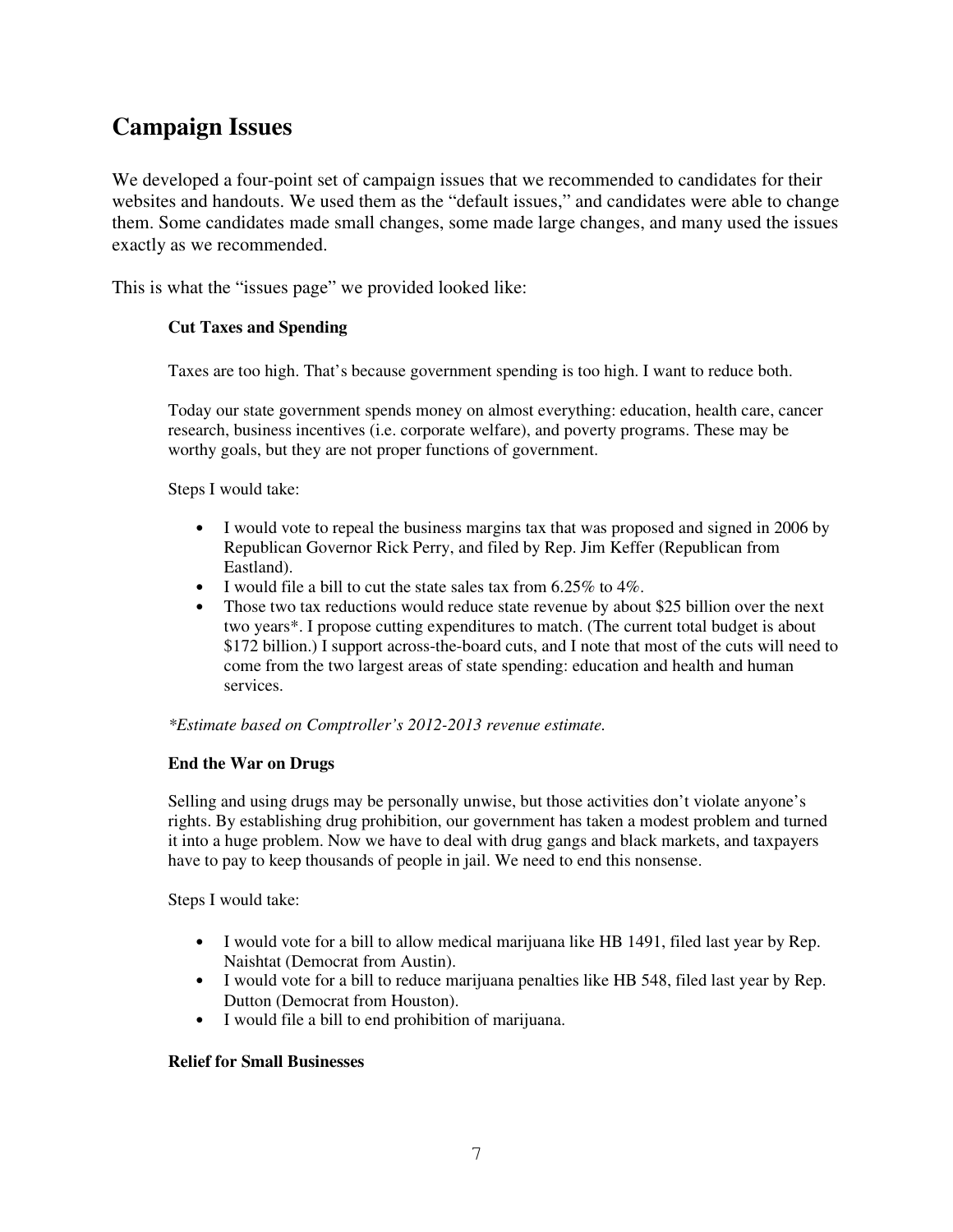State and local governments make it much harder than it should be to start your own business. Both native citizens and immigrants often wish they could start a business, but get frightened away by the mountain of red tape, fees, and regulations.

Politicians do this partly to protect well-connected businesses by shielding them from new, lowerpriced competition. Government should not pick winners and losers.

I want to make it easier to start a business in Texas by reducing the power of government to get in the way.

Steps I would take:

- I would file legislation to reduce the power of cities to use permitting ordinances to limit and block businesses.
- I would file legislation to repeal many anti-competitive occupational licensing laws.
- I would file a bill to prohibit local governments from using tax subsidies to pick winners and losers.

#### **Liberty for Latinos**

Texas has a fast-growing Latin American population. I want Texas Latinos to leave behind the big-government welfare liberalism of the Democrats and the big-government bigotry of the Republicans, and join the Libertarian Party instead. We don't want the government to prop people up, and we don't want the government to hold people down. I think that's consistent with the desire of most Latinos to have a level playing field where hard work pays off.

Steps I am taking:

- I'm encouraging Latinos to volunteer for Libertarian campaigns.
- I'm encouraging Latinos to run for office as Libertarians.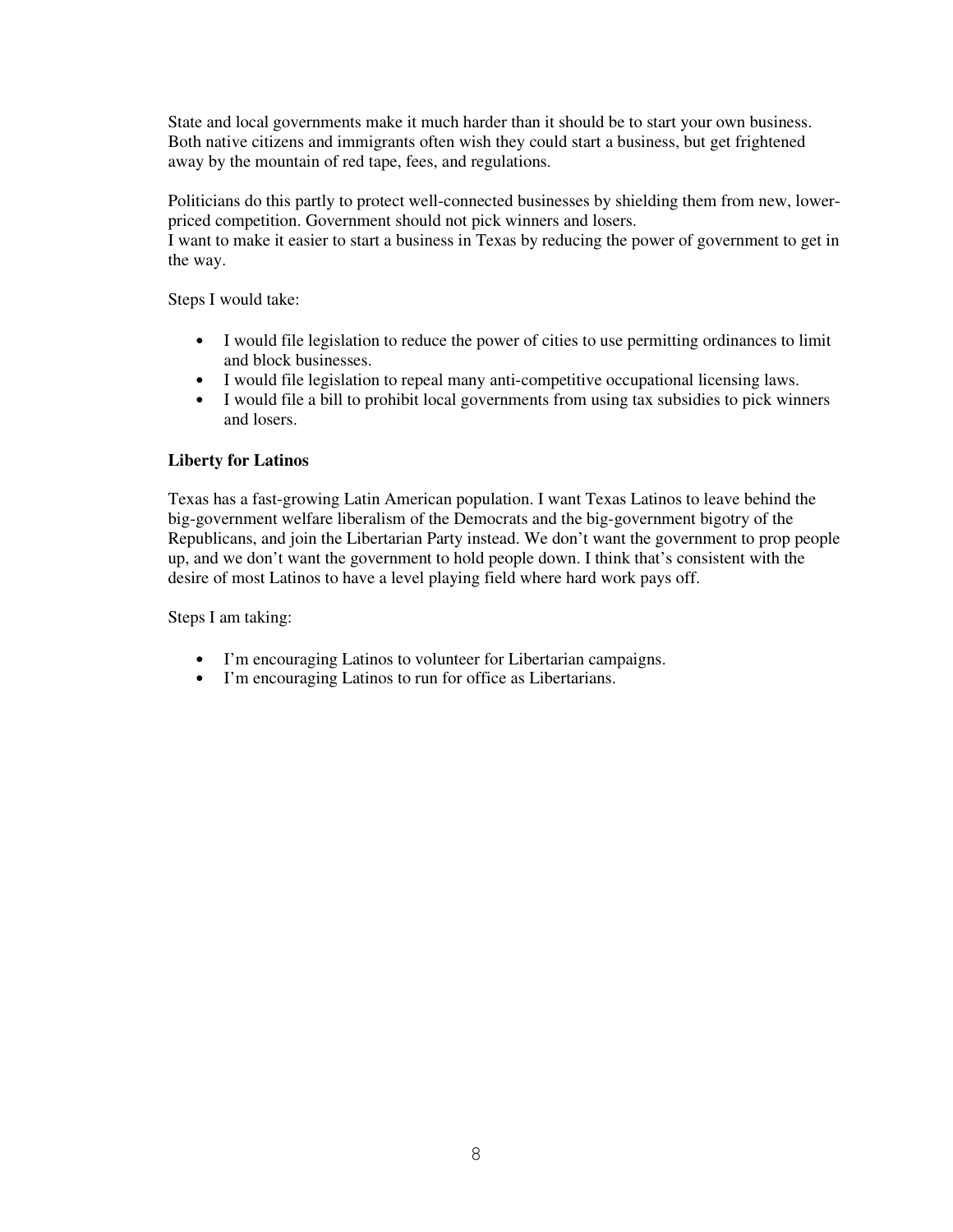# **Campaign Materials**

We developed a "campaign-in-a-box" called the *Libertarian Booster PACkage*, which included 20 yard signs, 100 bumper stickers, 20 campaign flyers, and 40 business cards all customized 20 yard signs, 100 bumper stickers, 20 campaign flyers, and 40 business cards all customized with the candidate's name and campaign information. Each campaign package cost us about \$300.

We supplied about 25 candidates with the complete Libertarian Booster PACkages, and then followed up with additional materials. In most cases, the materials were provided without charge to the candidates. However, we asked candidates who requested larger quantities of materials to donate as well.

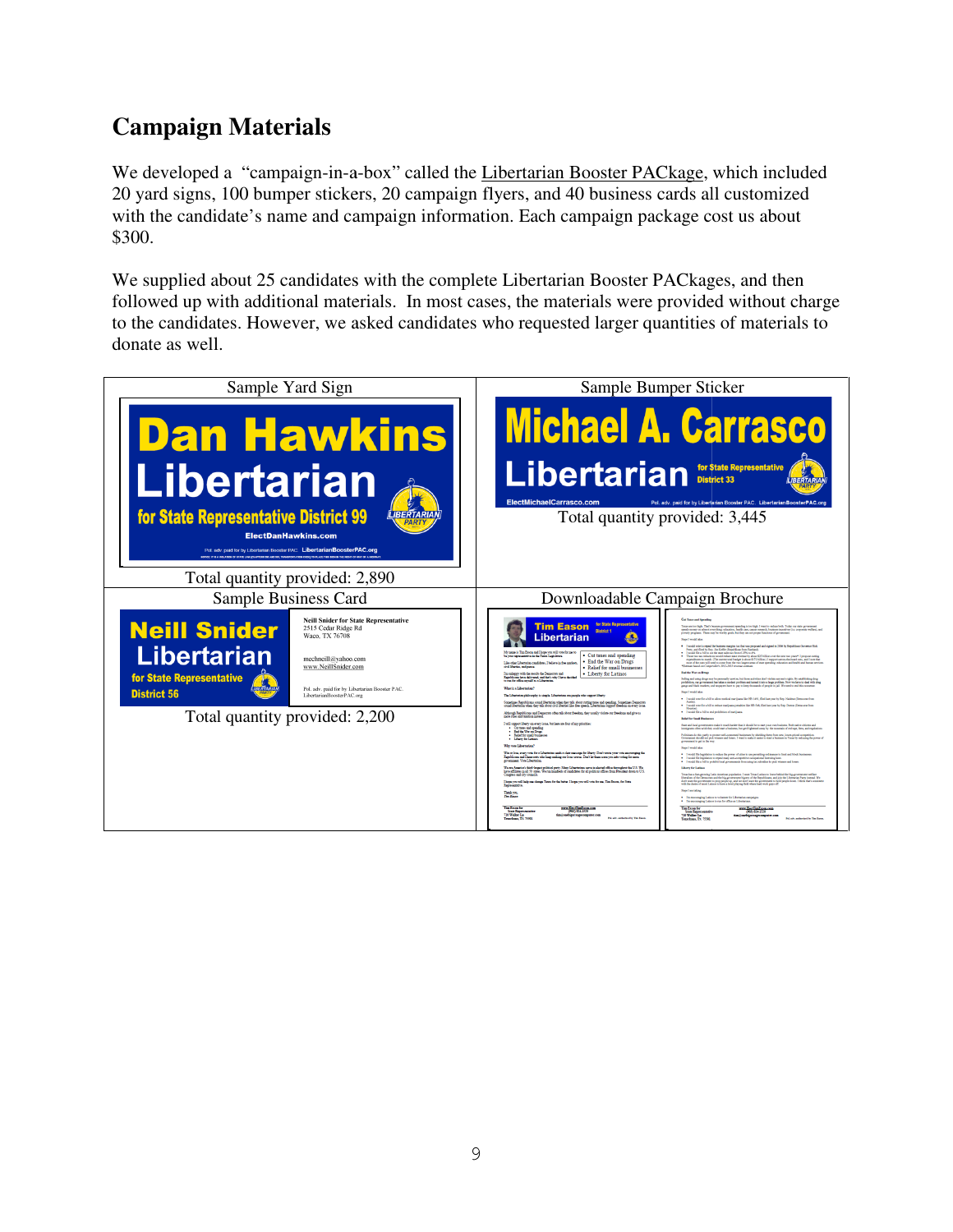|                     |               |         | Yard         | <b>Bumper</b>   | <b>Business</b> | <b>Election</b> | <b>Running</b> |
|---------------------|---------------|---------|--------------|-----------------|-----------------|-----------------|----------------|
| Candidate           | <b>Office</b> | Website | <b>Signs</b> | <b>Stickers</b> | Cards           | <b>Result</b>   | vs.            |
| <b>Bob Townsend</b> | State Sen 04  | yes     |              |                 |                 | 13.74%          | R              |
| Jeffrey Fox         | State Sen 05  | yes     | 20           | 100             | 40              | 22.91%          | $\mathsf{R}$   |
| <b>Ed Kless</b>     | State Sen 08  |         | 50           | 200             |                 | 3.11%           | R,D            |
| John A. Betz,       |               |         |              |                 |                 |                 |                |
| Jr.                 | State Sen 12  | yes     |              |                 |                 | 16.57%          | $\mathsf{R}$   |
| Ryan Dixon          | State Sen 14  | yes     | 20           | 100             | 40              | 19.72%          | D              |
| <b>Austin Page</b>  | State Sen 17  | yes     | 20           | 100             | 40              | 13.40%          | R,G            |
| Joseph Morse        | State Sen 21  | yes     |              |                 |                 | 3.19%           | R,D            |
| Tom Kilbride        | State Sen 22  | yes     | 20           | 100             | 40              | 14.42%          | $\mathsf{R}$   |
| M.J. "Smitty"       |               |         |              |                 |                 |                 |                |
| Smith               | State Sen 28  | yes     |              |                 |                 | 13.59%          | $\mathsf{R}$   |
| Richard             |               |         |              |                 |                 |                 |                |
| Forsythe            | State Sen 30  | yes     | 20           | 100             | 40              | 13.87%          | R              |
| <b>Tim Eason</b>    | State Rep 001 | yes     |              |                 |                 | 17.35%          | R              |
| <b>Charles F</b>    |               |         |              |                 |                 |                 |                |
| Parkes III          | State Rep 006 | yes     | 20           | 100             | 40              | 10.83%          | $\mathsf{R}$   |
| Joshua Baker        | State Rep 014 | yes     | 20           | 100             | 40              | 3.62%           | R,D            |
| Sterling            |               |         |              |                 |                 |                 |                |
| Russell             | State Rep 015 |         | 400          |                 |                 | 13.36%          | $\mathsf{R}$   |
| John Petter         | State Rep 027 | yes     |              |                 |                 | 1.50%           | R,D            |
| Michael             |               |         |              |                 |                 |                 |                |
| Carrasco            | State Rep 033 | yes     | 20           | 100             | 40              | 14.65%          | $\mathsf{R}$   |
| Jim Duke            | State Rep 045 | yes     | 20           | 100             | 40              | 3.97%           | R,D            |
| <b>Nick Tanner</b>  | State Rep 047 | yes     | 220          | 100             | 740             | 4.97%           | R,D            |
| Arthur              |               |         |              |                 |                 |                 |                |
| <b>DiBianca</b>     | State Rep 051 | yes     | 20           | 100             | 40              | 11.82%          | D              |
| <b>Neill Snider</b> | State Rep 056 | yes     | 20           | 100             | 540             | 20.53%          | ${\sf R}$      |
| Ian Kull            | State Rep 064 | yes     | 20           | 100             | 40              | 4.50%           | R, D           |
| Richard Brown       | State Rep 069 | yes     | 20           | 100             | 40              | 12.93%          | $\mathsf{R}$   |
| Sean Fatzinger      | State Rep 092 | yes     | 20           | 100             | 40              | 19.30%          | $\mathsf{R}$   |
| <b>Bruce</b>        |               |         |              |                 |                 |                 |                |
| Beckman             | State Rep 093 | yes     | 70           | 100             | 40              | 3.52%           | R,D            |
| David Eyerly        | State Rep 094 | yes     | 20           | 100             | 40              | 17.79%          | R              |
| Max Koch            | State Rep 096 | yes     |              |                 |                 | 19.46%          | $\mathsf{R}$   |
| Rod Wingo           | State Rep 097 | yes     | 20           | 100             | 40              | 2.91%           | R,D            |
| Dan Hawkins         | State Rep 099 | yes     | 20           | 100             | 40              | 3.62%           | R,D            |
| Rodney              |               |         |              |                 |                 |                 |                |
| Caston              | State Rep 106 | yes     | 20           | 100             | 40              | 16.82%          | $\mathsf{R}$   |
| Jarrett Rab         |               |         |              |                 |                 |                 |                |
| Woods               | State Rep 108 | yes     | 20           | 100             | 40              | $20.30\%$ R     |                |

# **List of Candidates Receiving Websites and/or Campaign Materials**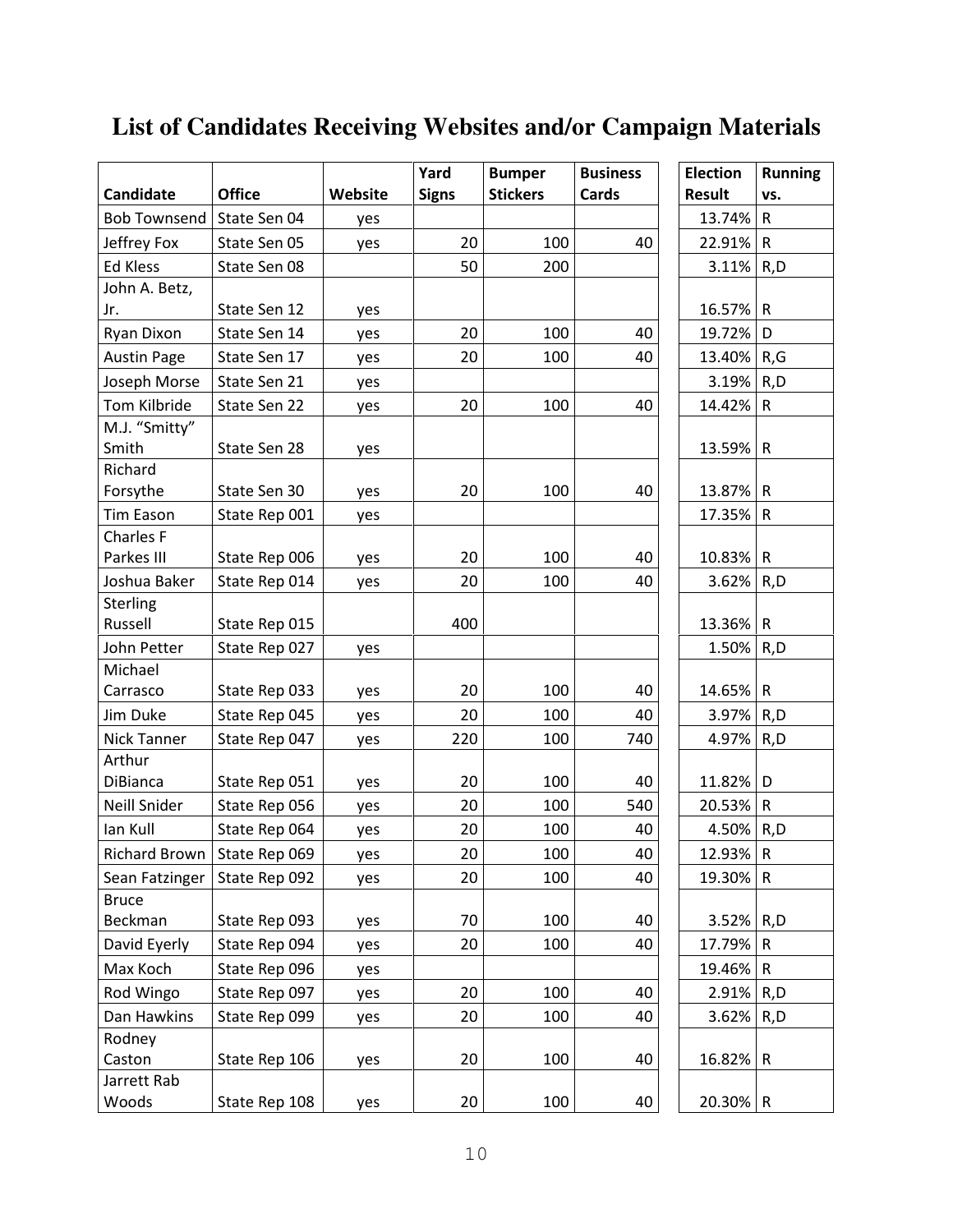|                       |                       |         | Yard         | <b>Bumper</b>   | <b>Business</b> | <b>Election</b> | <b>Running</b> |
|-----------------------|-----------------------|---------|--------------|-----------------|-----------------|-----------------|----------------|
| Candidate             | <b>Office</b>         | Website | <b>Signs</b> | <b>Stickers</b> | Cards           | Result          | VS.            |
| Preston               |                       |         |              |                 |                 |                 |                |
| Poulter               | State Rep 115         | yes     |              |                 |                 | 3.24%           | R,D            |
| Alfred                |                       |         |              |                 |                 |                 |                |
| Montestruc            | State Rep 131         | yes     |              |                 |                 | 3.38%           | D,G            |
| Matthew               |                       |         |              |                 |                 |                 |                |
| Whittington           | State Rep 136         | yes     | 20           | 100             | 40              | 6.23%           | R,D            |
| Lee Coughran          | State Rep 138         | yes     | 20           | 100             |                 | 19.54%          | ${\sf R}$      |
| Robb Rourke           | State Rep 144         | yes     | 20           | 100             | 40              | 2.38%           | R,D            |
|                       | Cameron               |         |              |                 |                 |                 |                |
|                       | County JP,            |         |              |                 |                 |                 |                |
| Marlene               | Precinct 2,           |         |              |                 |                 |                 |                |
| Dougherty             | Place 1               |         | 50           |                 |                 | 14.46%          | D              |
|                       | Harris County         |         |              |                 |                 |                 |                |
| James                 | Constable,            |         |              |                 |                 |                 |                |
| Lancaster             | Precinct 1            |         | 20           |                 |                 | 2.74%           | R, D, G        |
|                       | Tarrant               |         |              |                 |                 |                 |                |
|                       | County Tax            |         |              |                 |                 |                 |                |
|                       | Assessor-             |         |              |                 |                 |                 |                |
| Ken Stanford II       | Collector             |         | 400          | 445             |                 | 17.73%          | $\mathsf{R}$   |
|                       | <b>Travis County</b>  |         |              |                 |                 |                 |                |
| Raul "Roy"            | Constable,            |         |              |                 |                 |                 |                |
| Camacho               | Precinct 2            |         | 500          | 200             |                 | 7.22%           | R,D            |
|                       | <b>Travis County</b>  |         |              |                 |                 |                 |                |
|                       | Constable,            |         |              |                 |                 |                 |                |
| Scott McKinlay        | Precinct 3            |         | 200          |                 |                 | 6.60%           | R,D            |
|                       | Williamson            |         |              |                 |                 |                 |                |
| Mike Andras           | <b>County Sheriff</b> |         | 500          |                 |                 | 27.58%          | $\mathsf{R}$   |
| April Dawn            | State Rep 003         |         |              |                 |                 |                 |                |
| Scheffler-Nall        | (withdrew)            | yes     |              |                 |                 | n/a             | n/a            |
| Richard R.            | State Rep 023         |         |              |                 |                 |                 |                |
| Johnson               | (withdrew)            | yes     | 20           | 100             | 40              |                 | $n/a \mid n/a$ |
| Christopher           | State Rep 079         |         |              |                 |                 |                 |                |
| Kahoe                 | (withdrew)            | yes     |              |                 |                 | n/a             | n/a            |
|                       | State Rep 107         |         |              |                 |                 |                 |                |
|                       | (ruled                |         |              |                 |                 |                 |                |
| <b>Patrick Spreng</b> | ineligible)           | yes     | 20           | 100             | 40              | n/a             | n/a            |
|                       | State Rep 122         |         |              |                 |                 |                 |                |
| Joy Carta             | (withdrew)            | yes     |              |                 |                 | n/a             | n/a            |
| <b>Totals:</b>        |                       |         | 2,890        | 3,445           | 2,200           |                 |                |
| Count:                | 46                    | 34      | 34           | 29              | 25              |                 |                |

Note: Election results for state legislative candidates are based on unofficial results posted by the Secretary of State's office, as of December 5, 2012.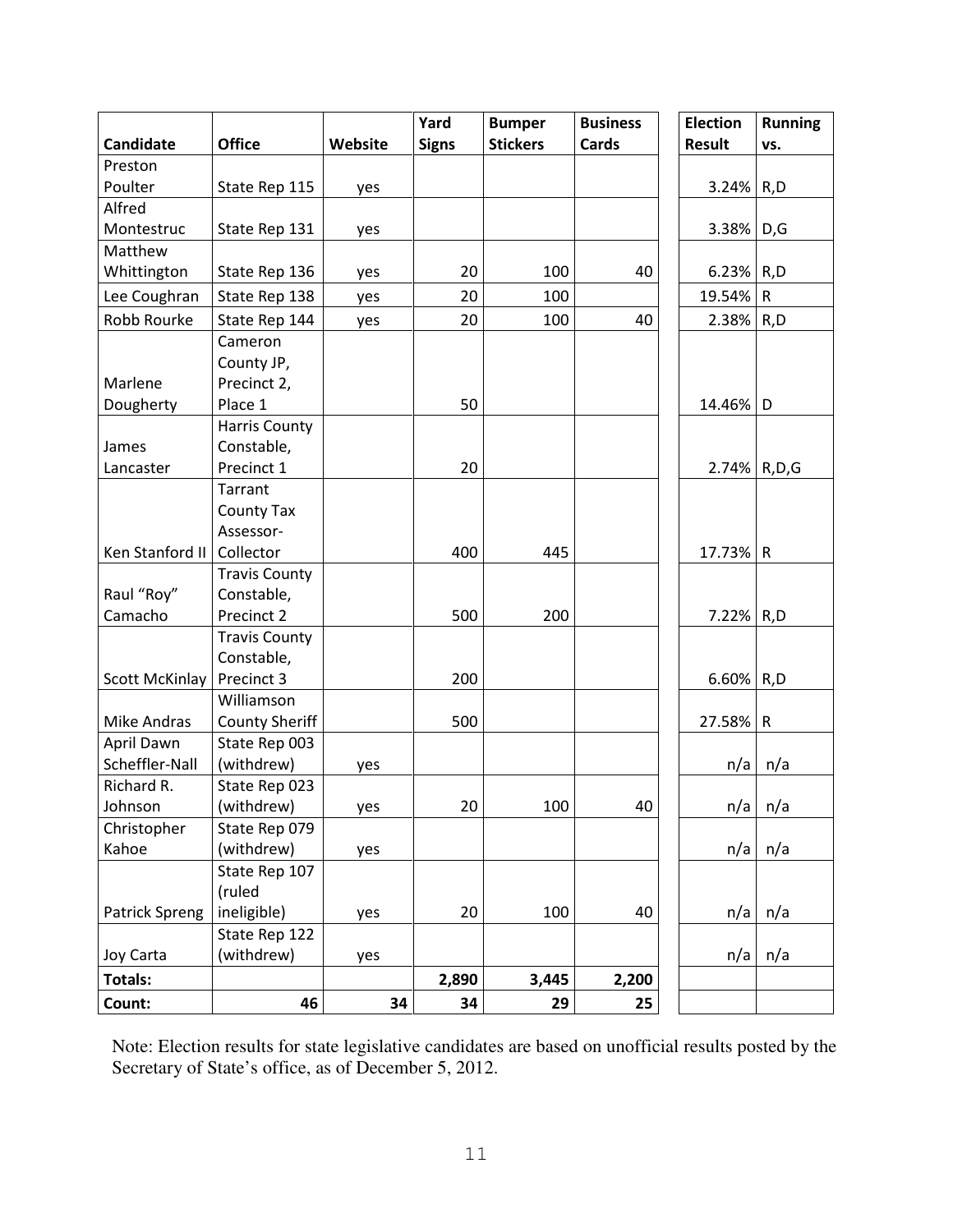## **Paperwork challenges for candidates in Texas**

Every candidate for Texas state office (including state legislature) has to get past a number of paperwork hurdles.

In some cases, late filing can result in fines of hundreds (or thousands) of dollars. **Knowing that the Texas LP had a limited capability to assist candidates with filing issues, Libertarian Booster PAC made it a high priority to assist candidates and push them hard to get all their paperwork filed on time**, both to make sure they could appear on the ballot, and to reduce the number of fines issued. Some candidates have a knack for ignoring good advice, and then getting angry when they receive a fine later. We wanted to take as much preventive action as we could.

Below is a description of our assistance with the five main paperwork items related to the 2012 elections.

#### 1. Candidate application

Every candidate has to file a one-page application. The form is not long, but some of the blanks are cryptic. For example, the top of the form says "APPLICATION FOR NOMINATION BY [blank] CONVENTION OF [blank]." Many candidates have no idea what to put in those blanks. There are other blanks that some candidates get confused about, and there is a large notary section at the bottom that often confuses both candidates and notaries.

Candidates are sometimes apprehensive about filing an application with errors, so sometimes they put it off, and end up not filing at all.

Libertarian Booster PAC helped a number of candidates by answering questions about the application. In one instance, I traveled with a candidate to a bank to provide him with an application, answer his questions about how to complete it, and make sure it got notarized properly.

We also followed up to make sure the applications were received by the state chair before the filing deadline.

In some cases, candidates sent us applications that were missing legally required information. We were usually able to communicate with the candidates and get a properly completed application from them.

Here is a short anecdote that may illustrate how hard we tried to make sure candidates could file on time: Because of redistricting litigation, the filing deadline in Texas was pushed back this year to 6:00 p.m. on March 9. I had been expecting to receive at least one candidate's application in the mail, but had not seen it—in fact, I had not received any mail for several days. On the day of the deadline, I drove around my area to look for my local letter carrier. I found him and asked him about the situation. He said he was a new carrier and he couldn't find my location. I explained where it was, and he agreed to go back to the post office and get the mail and deliver it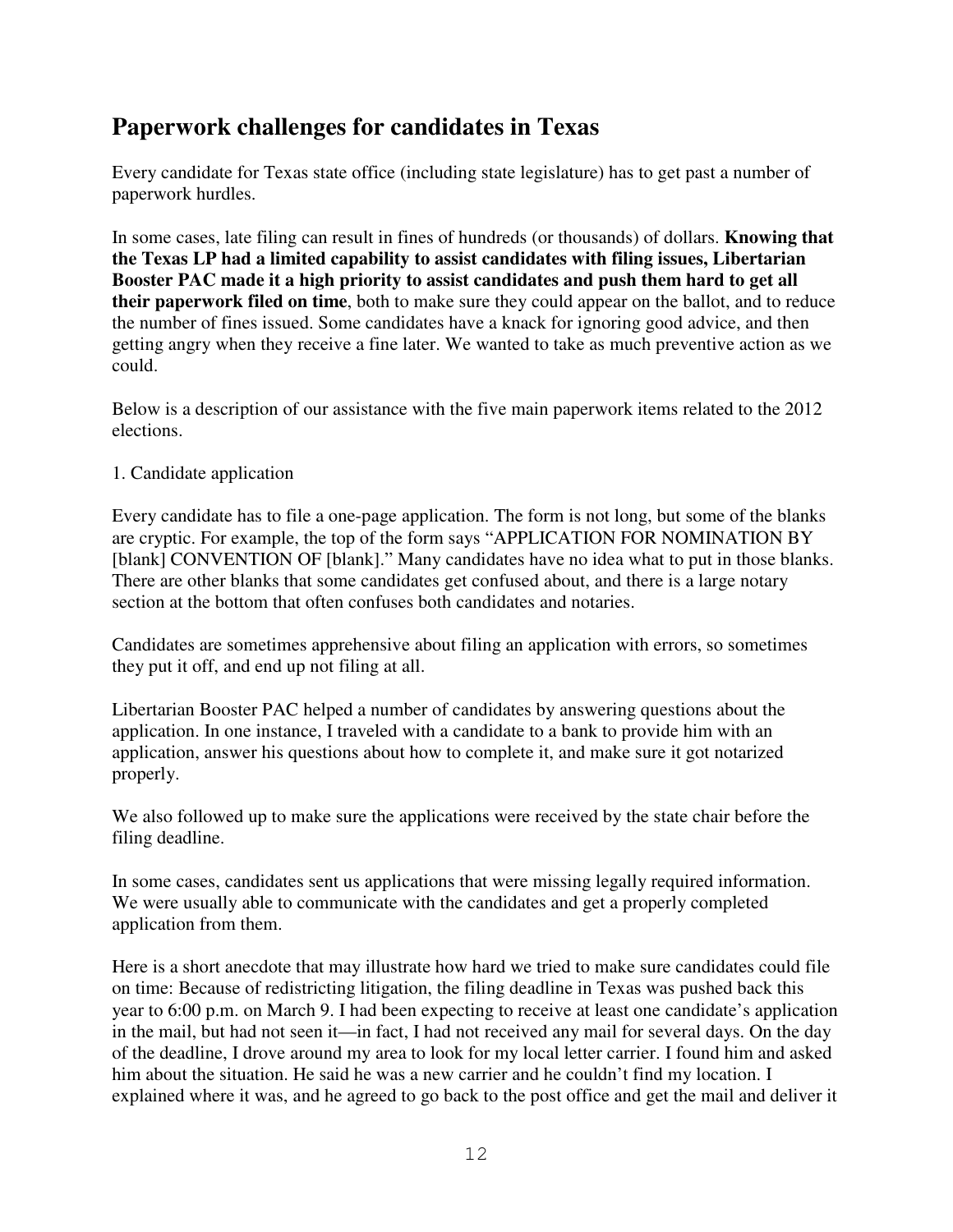that day. He delivered several days' worth of mail just after 5:00 p.m. I found the expected application and was able to send it electronically to the state chair, about 50 minutes before the deadline.

#### 2. Certification of nomination

Depending on how a legislative candidate's district is configured, Texas law requires the candidate to be nominated by either a county convention or district convention. These conventions are usually brief events that occur only once every two years, so party officials are often confused about when and where to hold them, what to do at them, and how to certify the results. We helped communicate with them to make sure the conventions could be held successfully.

We also followed up by traveling to the Secretary of State's office multiple times, to ensure that the Libertarian nominees had been properly certified. We frequently had to remind the convention chairs to submit their paperwork, and give them procedural advice about the paperwork.

#### **Our assistance increased the number of candidates who ultimately appeared on the November ballot.**

#### 3. Personal Financial Statement

Every candidate for state office is required to file a "Personal Financial Statement" (PFS) with the Texas Ethics Commission (TEC). This is a 24-page form with a 19-page instruction manual. Candidates are required to report on employment, real estate holdings, investment activity, etc. For some people, especially those who do a lot of stock trading, this form can be unbelievably cumbersome.

The filed forms are not published, but they are open to inspection at the TEC office. Some candidates are understandably reluctant to expose their private financial information to public inspection.

The form must be notarized and delivered in person or by mail. If it is filed late, there is an automatic fine of at least \$500. There is an appeal process by which a candidate can ask to have a fine reduced or waived, but it is cumbersome and sometimes unsuccessful.

We helped candidates by giving them reminders about filing the PFS, and doggedly following up to make sure they filed it on time. The TEC does not publish the PFS filing status of candidates, so we don't know how many filed late. However, **we believe that our persistence helped many more candidates file on time, and greatly reduced the number of fines issued.**

#### 4. Campaign Treasurer Appointment

According to the TEC, every Texas candidate is requred to file a "Campaign Treasurer Appointment" (CTA) form, whether or not the candidate plans to raise ANY contributions or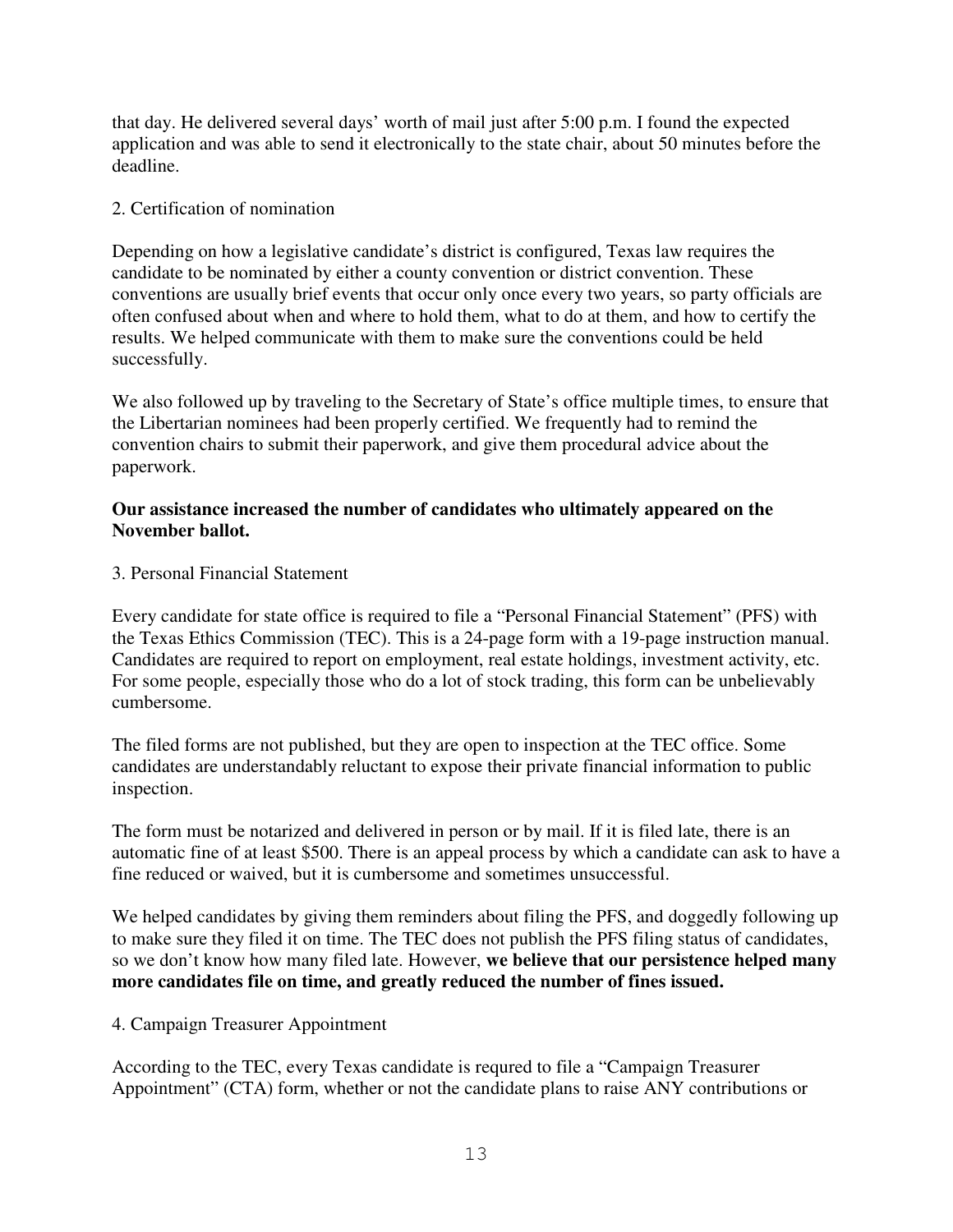spend ANY money. Many candidates choose to run zero-dollar campaigns, but the TEC says they are required to file this form anyway.

It is a 1- or 2-page form with a 7-page instruction manual.

There is no specified deadline for filing this form, except that it is required before accepting any campaign contributions or making any campaign expenditures.

Since we planned to make in-kind contributions to candidates with websites and campaign materials, we had to make sure that candidates filed this form first. We reminded candidates about filing, and also provided advice with completing and submitting the form. Like all candidate paperwork, there are a several details about the CTA form that can trip candidates up.

We posted a sample completed CTA form on our website, and also provided links to the blank forms.

In a few cases, we were never able to confirm that candidates had filed the CTA form, so we were unable to provide them with websites or campaign materials.

5. Campaign Finance Reports

According to the TEC, every Texas candidate is required to file one or more campaign finance reports (called a "C/OH" report, which stands for "Candidate/Officeholder"). Like the CTA form, this report is required whether or not the candidate raises or spends anything. (By comparison, note that the Federal Election Commission does not require any reporting by congressional candidates unless they pass a \$5,000 threshold.)

For most candidates, the reports are a few pages long, but they can get much longer for campaigns with a lot of activity. The form has a 35-page instruction manual. Additionally, the TEC publishes a 22-page "Campaign Finance Guide" for candidates.

The first report for most candidates was due on July 16, covering activity between January 1 and June 30.

Like the PFS form, the C/OH reports generate automatic fines if they are not filed on time. The fines start at \$500 and can get much higher.

We sent our first C/OH message to candidates about two weeks before the deadline. We sent a very long, detailed email. In order to help candidates file correctly and on time, we had to cover a lot of issues. To give an idea of how comprehensive it was, it began with this table of contents:

- 1. INTRO
- 2. FILING ELECTRONICALLY
- 3. FILING ON PAPER
- 4. GENERAL NOTES ABOUT THE C/OH REPORT
- 5. CANDIDATES WHO HAVEN'T FILED A CTA FORM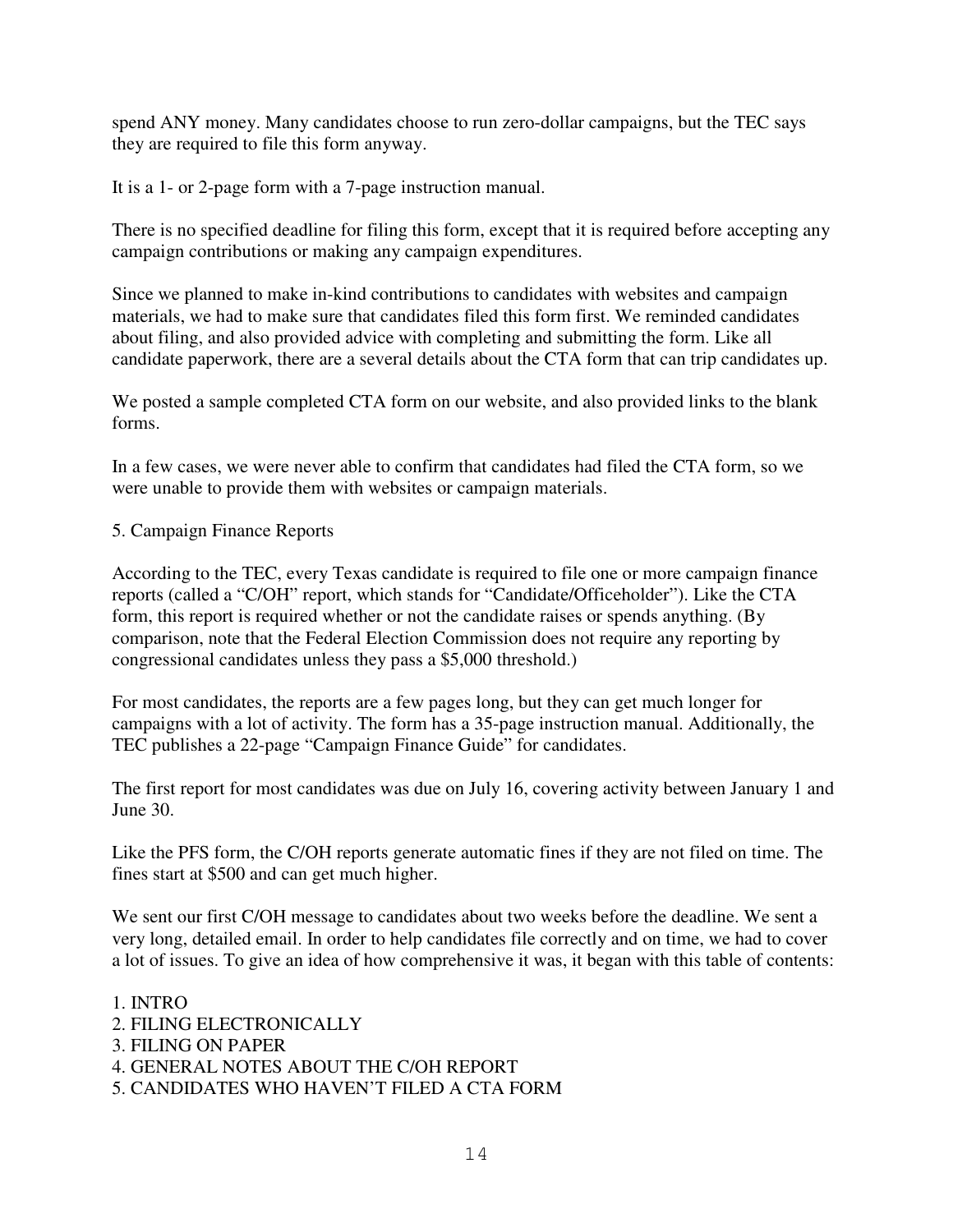#### 6. CANDIDATES WHO GOT HELP FROM LIBERTARIAN BOOSTER PAC 7. MAKING THIS YOUR FINAL REPORT 8. RESOURCES

We had helped a number of candidates with websites and/or campaign materials, so we also provided value estimates and advice about how to report those in-kind contributions.

We also created several sample C/OH reports, and posted them on our website.

After sending the initial email, we regularly monitored the TEC's website to see which candidates were listed as having filed their C/OH reports. If we could not confirm that candidates had filed their reports, we telephoned them and sent follow-up emails.

We also answered many questions from candidates about the C/OH process—not only about how to complete the reports, but also about how to get them submitted to the TEC on time.

(Although we were only providing contributions to state legislative candidates, we also tried to help remind other state candidates about the C/OH filing requirement, including candidates for statewide offices and State Board of Education. We sent them an email and followed up with some of them.)

**As a result of our exhaustive efforts, we had unprecedented success with on-time filing. Of the 67 Libertarian candidates who were required to file a C/OH report with the TEC by July 16, we determined that only three failed to file on time.** (One of those three was a candidate who had hired an outside consultant, and told us that he did not require our advice.)

At any point, candidates can file a "final" C/OH report. That terminates their filing requirements—but after filing it, they cannot take any more contributions or make any more expenditures. Since we knew most candidates would not be engaging in campaign activity beyond the in-kind contributions we had provided, we encouraged candidates to file their July 16 report as a "final" report.

For most of those candidates who did not file a "final" report, the next C/OH report was due on October 9. We again communicated with candidates about the next report by email and phone, checking their filing status online and following up as necessary. Since the candidates had already successfully filed one C/OH report, we felt more confident about their ability to get the next one done. We encouraged them again to file it as a "final" report, in order to terminate their filing requirements.

For those who still did not file a "final" report, the next C/OH report was due on October 29. That affected about 15 state legislative candidates. We contacted them by email with a reminder to file.

Even though the election is over, the candidates' filing requirements continue indefinitely until they file a "final" C/OH report. Currently, most Libertarian candidates for state offices have filed their "final" reports. We plan to follow up with the rest before the end of the year, and encourage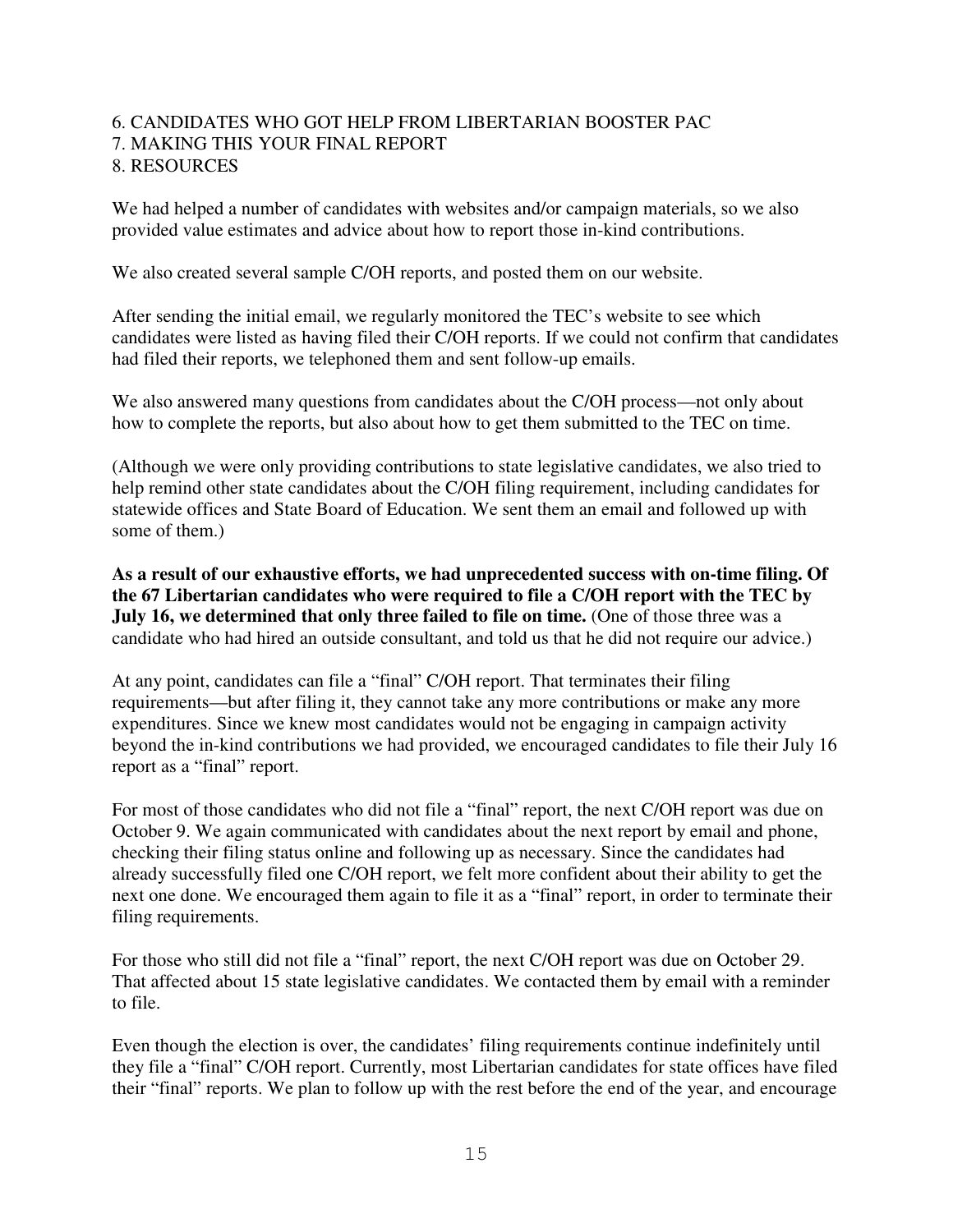them to file a "final" report. (For those who don't file a "final" report, the next C/OH report will be due on January 15, 2013.)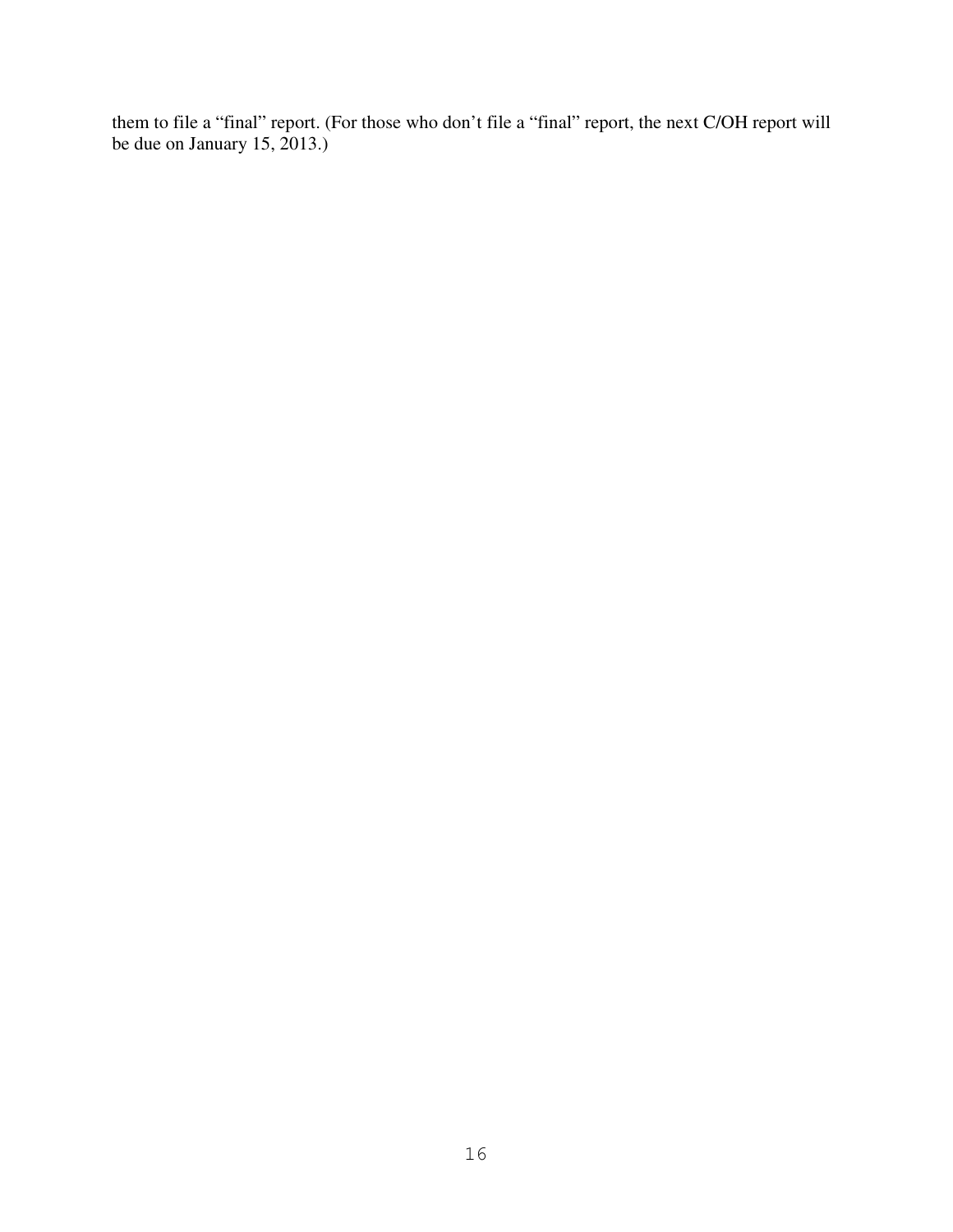## **Election Results**

#### **Comparison of selected results (2008 vs. 2012)**

First, we compared the results of Libertarians running for U.S. Representative. We wanted to compare presidential years, since turnout is higher in presidential years, and we felt that gave a more "apples to apples" comparison. We only looked at "strict 3-way races"—in other words, races that included a Libertarian, Republican, and Democratic candidate, in which those candidates got a combined percentage of at least 99.9%.

In 2008, Libertarians got an average of 2.46% in those races. In 2012, Libertarians got an average of 2.67% (based on unofficial results from the Secretary of State). That is an increase of 0.21 percentage points.

Next, we compared the 2008 and 2012 results of Libertarians running for State Representative. Again, we only looked at "strict 3-way races."

In 2008, Libertarians got an average of 2.83% in those races. In 2012, Libertarians got an average of 3.82% (based on unofficial results from the Secretary of State). That is an increase of 0.99 percentage points.

Comparing 2012 to 2008, the Libertarian results in State Representative races improved more than in U.S. Representative races. Libertarian Booster PAC gave support to State Representative candidates, but not U.S. Representative candidates. **It is possible that the relative strength in State Representative races was caused by Libertarian Booster PAC's support.** 

#### **Total Libertarian vote count in Texas reached record high**

There were 124 Libertarian candidates on the November ballot in Texas. Together they received 8,526,559 votes. (That's an unofficial count based on numbers posted at the Texas LP website as of December 6, 2012. The final official vote totals are usually slightly higher.) The previous high was 7,077,828 votes in 2006. Although we don't have the November 2012 nationwide totals to report yet, Texas probably accounts for more than half of the Libertarian votes nationwide.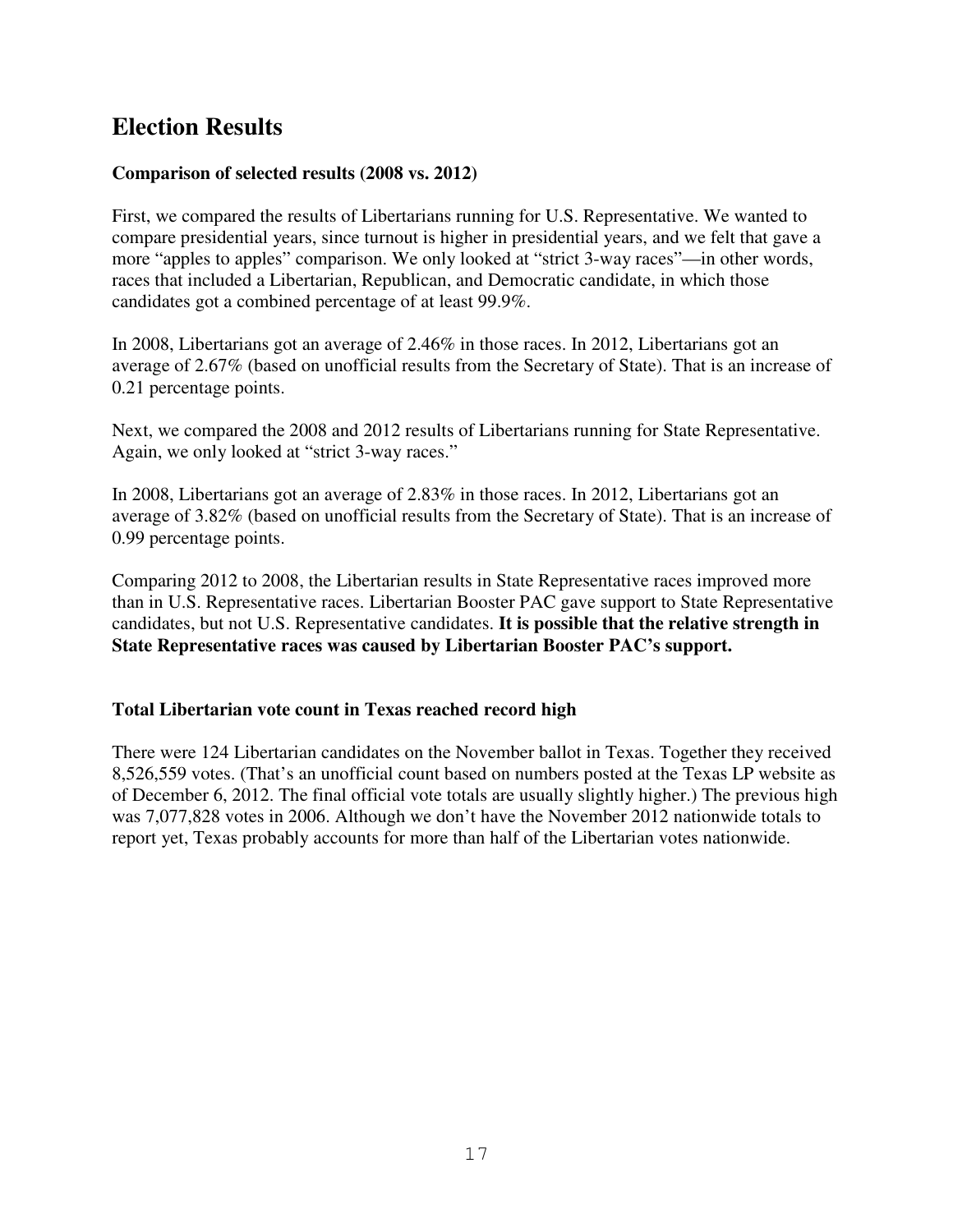## **Financial Data**

Below is a financial summary for Libertarian Booster PAC through November 30, 2012:

| Total contributions: | \$155,219 |
|----------------------|-----------|
| Total expenditures:  | \$80,070  |

We received \$150,000 (97% of the total) as a startup contribution from a single donor.

Breakdown of expenditures:

| <b>Staff</b>          | \$64,487.61 |
|-----------------------|-------------|
| Campaign materials    | \$11,663.97 |
| Printing and supplies | \$1,983.77  |
| Website fees          | \$836.84    |
| Postage and shipping  | \$679.33    |
| Event expenses        | \$304.80    |
| Processing fees       | \$113.73    |

In comparison, the Libertarian Party of Texas reported January-November 2012 revenue of \$82,117.

It's common for people to ask how much of a non-profit's budget goes towards staff or overhead. For organizations whose primary goal is fundraising and distributing cash grants, it's probably good for staff or overhead expenses to be a relatively small portion of the budget.

The primary value of our PAC is the assistance given to candidates by our staff. We could easily reduce the percentage of our budget that goes towards staff by spending 90% of the PAC funds on something like TV commercials. That might cause a flash in publicity, but probably little or no lasting effects. **Many of the candidates we recruit and support go on to receive thousands or tens of thousands of dollars' worth of free publicity.** We also believe that when Libertarians become candidates, they are more likely to stay involved, donate money, and spread the word about the Libertarian Party.

We could also use accounting methods to estimate and allocate staff's time to various "programs" (instead of simply reporting the staff expense), but we don't think that would be particularly accurate or helpful.

Overall, with expenditures of about \$80,000, we helped about 46 candidates, or \$1,739 per candidate. Going forward, we think \$2,000 per candidate is a good average estimate of what it would take to recruit and provide basic campaign materials and support. Certainly in places where filing fees are required, the cost is higher, while in other cases the costs would be lower.

So if Libertarian Booster PAC were to raise an additional \$1,000,000, it could potentially support about 500 additional candidates.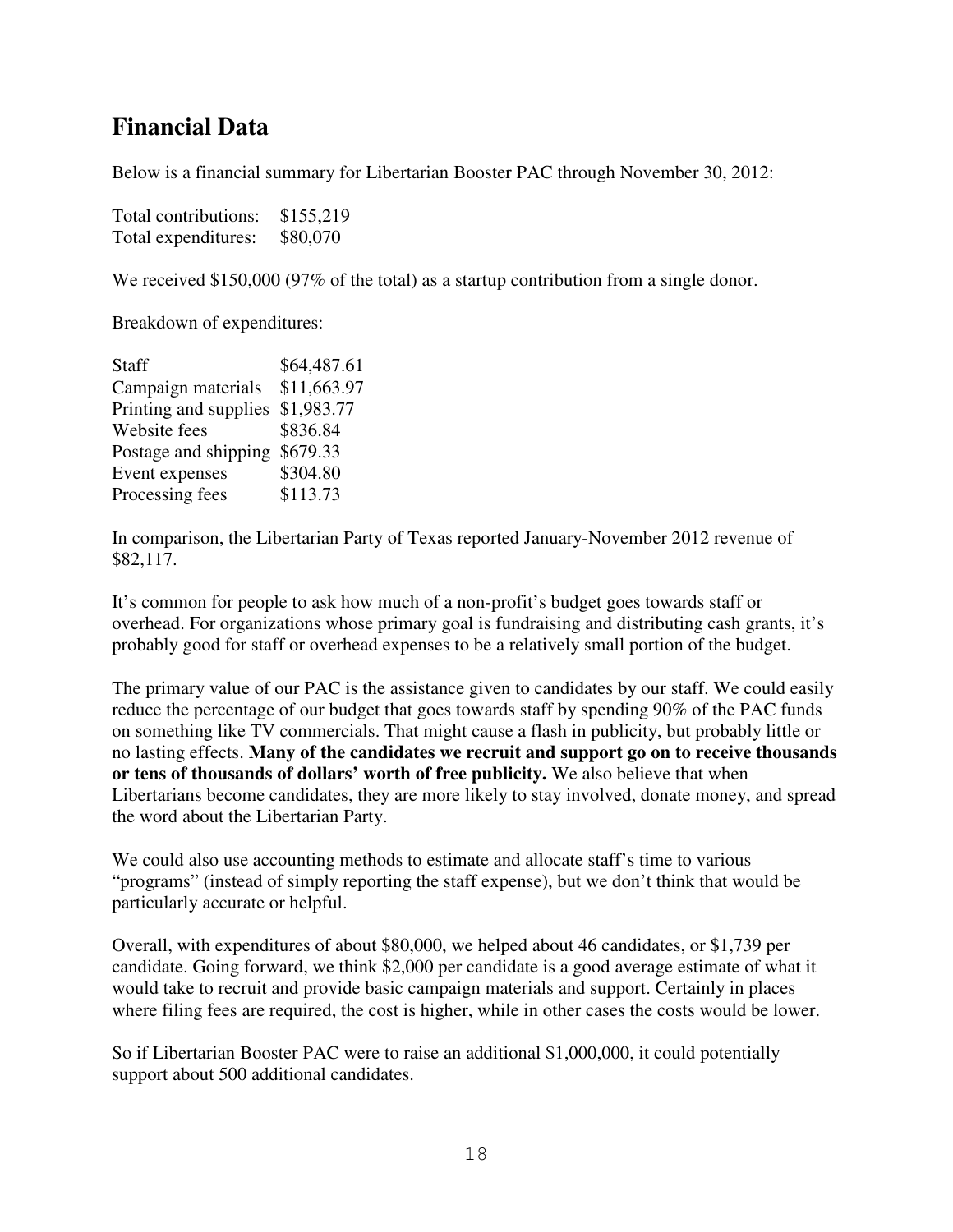# **Candidate Comments**

Most Libertarian candidates are busy. Many have full-time jobs and families, and most aren't millionaires. Libertarian candidates are volunteers who find ways to squeeze in time promoting libertarianism by attending candidate forums, getting publicity, and educating voters. Below are comments sent to the PAC during the course of the 2012 election season.

"Thanks so much for the help."

"Thank you for all of your assistance!"

"You have done a great job in keeping all of us in the loop for filing deadlines - thanks for all of the updates. The report has been filed and was postmarked at USPS early yesterday."

"Thank you so much for this reminder. This form was notorized and mailed April 10 and should reach its destination in ample time. Your thoughtful support is appreciated for this first time candidate!"

"Thank you for helping me watch these reports!"

"Thank you very much for helping me earlier and allowing me to test your patience..."

"Thank you so much for your help. I made the appropriate changes and filed my report."

"Thanks for answering those questions for me earlier. I was wondering if I could get you to check my campaign finance report? Many thanks in advance, by the way."

"Thank you and Wes again for your support, wisdom, and help with my campaign."

"I would like to thank you for all your help and advice, this whole running for office thing is tedious! It was nearly overwhelming last year, so I'm deeply thankful to have people to teach me who have already done it"

"Thank you guys so much for all your help."

"Thank you for your help with this website. I promise to do my best to promote and represent the Libertarian party and principles in this election!"

"Thanks for your messages about the campaign finance report. I have received them and will file the report either today or tomorrow."

"thank you for the timely reminder"

"Thanks for the heads up, I was able to file yesterday and called to verify they got it."

"Thank you for your help with this. I got mine filed this morning."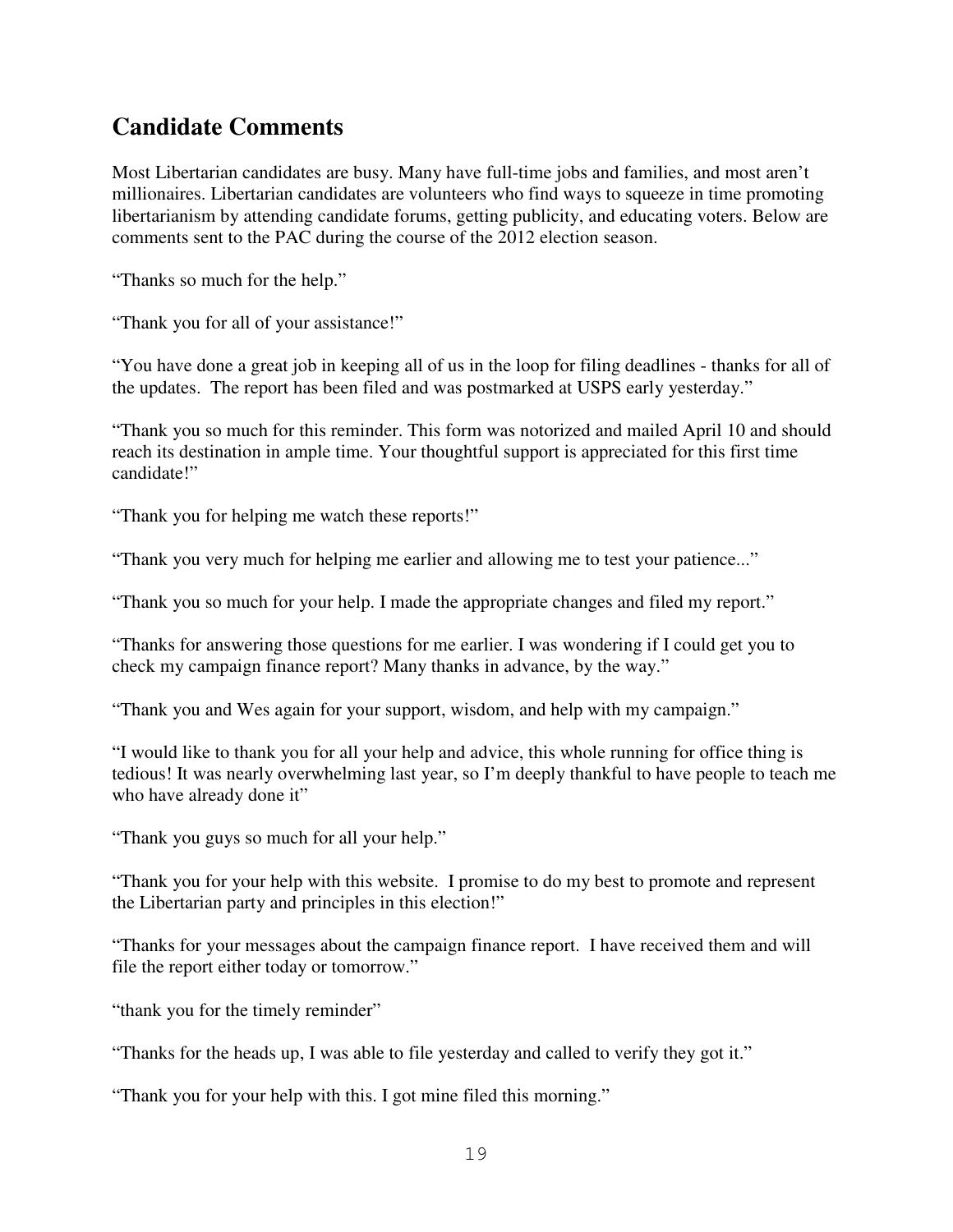"Thanks for all the help."

#### **"Thank you for the reminder, probably saved me \$500.00."**

"Thanks Art, these are very helpful reminders :) I appreciate it as I am sure the other candidates do!"

"I am sending it out tomorrow. Thanks for the heads up."

"Thank you for the follow-up phone call and the email. I found the email to be extremely useful—thank you. Just to let you know, I've completed my report yesterday and it will be in the mail tomorrow. Thank you again for everything!!"

"Your help was very valuable to me, since I have never done this before. Thank you for the help from the PAC, and I hope we as a party can make some strategic inroads this upcoming election. Thank you once again."

"Thanks for the reminder. I completed my form tonight and will have it notarized and mail it tomorrow."

"I really do appreciate the messages and your concern, it is nice to know you are looking out for the candidates."

"Thank you so much for putting this together for me. I received the information to access it and make any needed changes and will be working on that soon (most likely Wednesday & Thursday) including taking care of adding the mailing address.

"Again, thank you very very much. This takes care of one of the major "to do's" on my laundry list. You guys are the greatest!"

"Thank you for everything and best of luck on your own campaign!"

"I only just read your message and, although belatedly, greatly appreciate your reminder."

"Thank you for the heads up. I will get it done."

"Thanks so much, I'll need the help!"

"Again, thank you so much for the work you do. I can't stress how big of a help this was to me and my campaign."

"I have received your emails. Thank you for keeping me up to speed and providing resources to help."

"Thanks a ton for your help."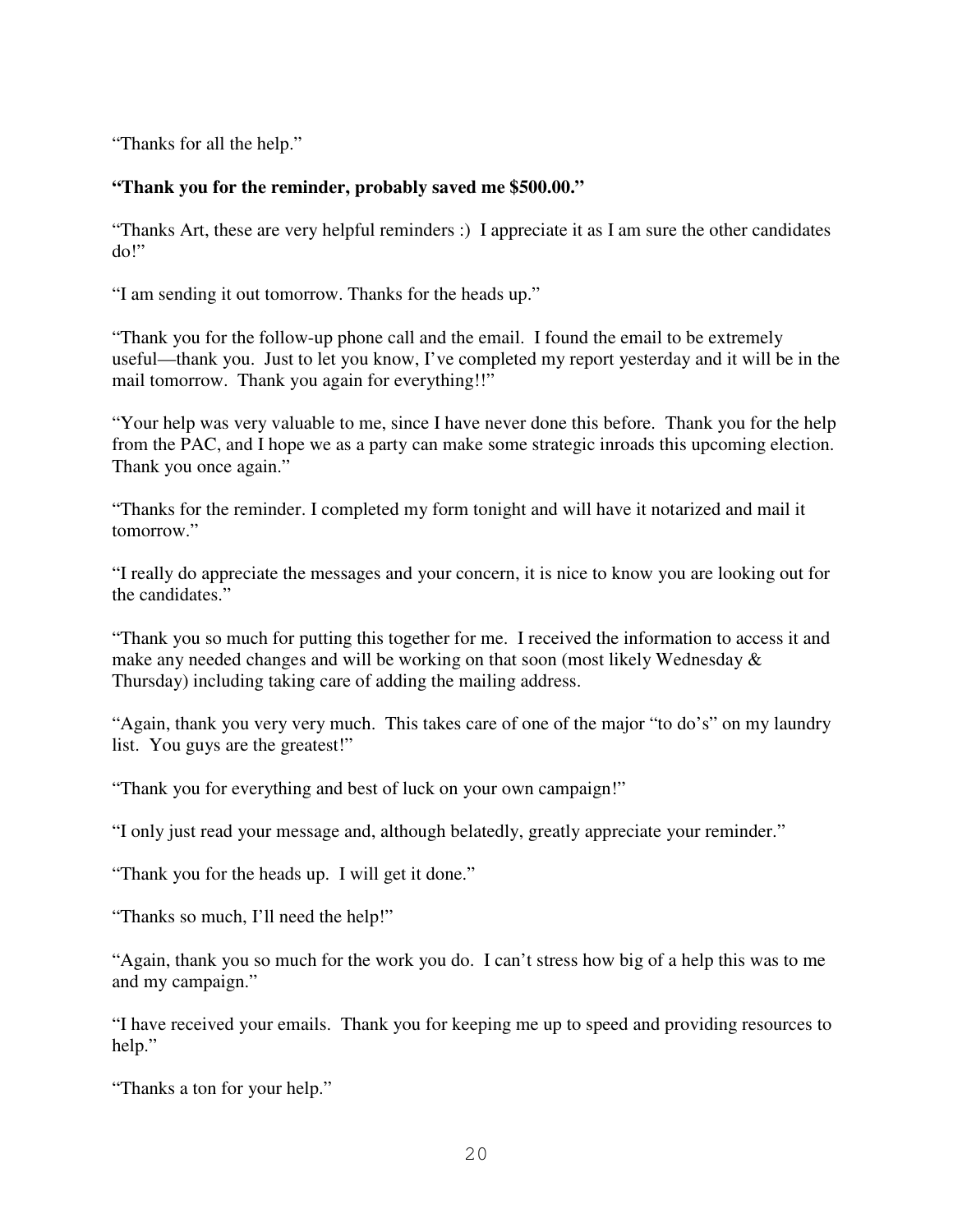"Thank you very much for your assistance. This is fantastic. I have answered your questions as well as I could for right now."

"Thank you very much for all your efforts. The website, and all the materials you guys have put together are fantastic."

"Thank you for the heads up! Filing shortly."

"Thanks and keep up the good work!"

**"Thank you for the e-mail and follow-on phone call. Without this, I would not have filed the form in time and would have been out a lot of money."**